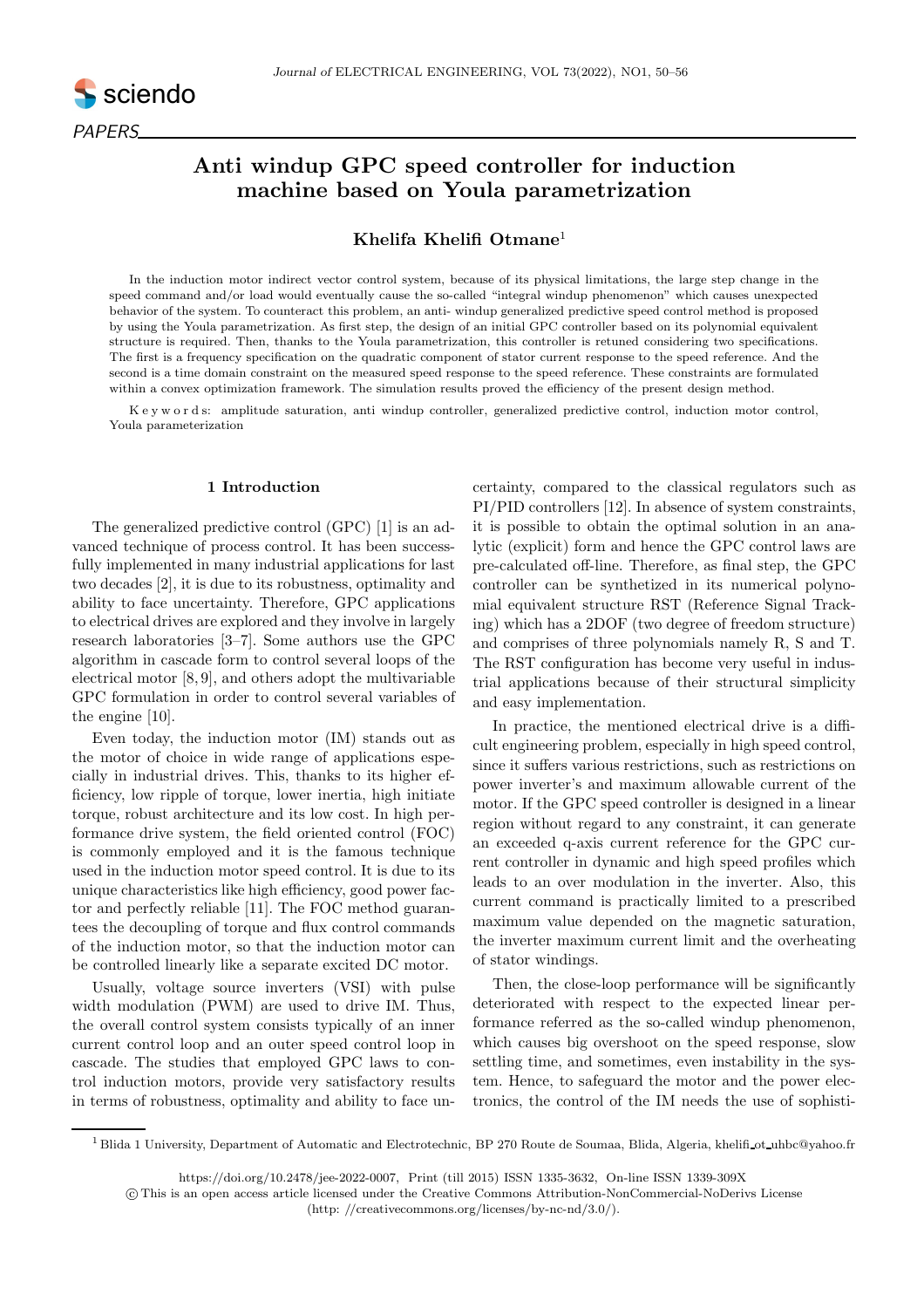cated control that respects these restrictions, while keeping a simple structure designing.

A rational way to handle this problem of windup is to take constraints into account at the stage of control design. However, this a priori design approach has a high computational cost and the resulting control law can be complicated [2, 4].

A more common approach design strategy is a twostep paradigm in which a linear control design satisfying all nominal performance specifications is performed first ignoring the saturation constraints, then an additional compensator to the linear controller is designed to minimize the adverse effects of anti-windup on the closed-loop performance which can take place during saturation [13]. The design based on this second approach is relatively simple design scheme from the viewpoint that the linear performance recovers when the saturation does not occur.

The aim of this paper is to employ an effective and simple design scheme of an anti-windup GPC speed controller based on the Youla parametrization according to the results provided by P. Rodriguez and D. Dumur [14]. The authors in [14] present a unified off-line method based on Youla parametrization to retune an initial GPC law while preserving its two degrees of freedom structure. This parametrization is fulfilled via convex optimization in terms of two free parameters  $Q_1$  and  $Q_2$  in which a separation is made between the closed loop features and the tracking behavior. As a result, the  $Q_2$  can modify only the input-output transfer function without influencing on the closed loop performances. In this paper, we will investigate this feature on an electrical drive to prevent the wind up phenomenon.

# 2 System modelling

By adopting the traditional assumptions of the vector control of the induction machine, the model in the reference axes  $d, q$  related to the rotating field is given in the form [15]

$$
v_{ds} = (R_s + \sigma L_s s) i_{ds} - e_{ds},
$$
  
\n
$$
v_{qs} = (R_s + \sigma L_s s) i_{qs} - e_{qs},
$$
  
\n
$$
\varphi_r = \left(\frac{M_m}{1 + T_r s}\right) i_{ds},
$$
  
\n
$$
C_{em} = \frac{pL_m}{L_r} \varphi_r i_{qs},
$$
  
\n
$$
\Omega = \frac{1}{f_r + J_s} (C_{em} - C_r),
$$

where are:  $s$  – Laplace operator;  $v_{ds}$ ,  $v_{gs}$  – stator voltages;  $i_{ds}$ ,  $i_{qs}$  – stator currents;  $\varphi$ <sub>r</sub> – rotor flux,  $\Omega$  – rotation speed;  $C_{\rm em}$ ,  $C_{\rm r}$  – electromagnetic and load torques respectively;  $J$  – moment of inertia;  $L_r, L_s, L_m$  – rotor, stator and mutual inductances;  $p$  – number of pole pairs;  $f_r$  – friction coefficient;  $R_r, R_s$  – rotor and stator resistance;  $\sigma$  – dispersion coefficient;  $T_{\rm r} = L_{\rm r}/R_{\rm r}$  – rotor time constant and the voltage compensation terms are

$$
e_{ds} = \sigma \omega_s L_s i_{qs} ,
$$
  
\n
$$
e_{qs} = -\frac{L_m}{L_r} \varphi_r - \sigma \omega_s L_s i_{ds} ,
$$
\n(2)

where  $\omega_s$  is the synchronous speed.

The electrical pole of the induction motor can be neglected because it is faster than the mechanical pole. Considering that the block inverter has neither dynamics nor gain in Fig. 1, it is possible to obtain the following transfer functions corresponding respectively to the electric and mechanics modes

$$
G_{\rm i}(s) = \frac{1}{R_{\rm s} + \sigma L_{\rm s}s},
$$
  
\n
$$
G_{\rm s}(s) = \frac{1}{f_{\rm r} + Js}.
$$
\n(3)

As the GPC controllers are of discrete type, the transfer functions (3) must be transformed into a discrete time



Fig. 1. Block diagram of an induction motor drive based on GPC controllers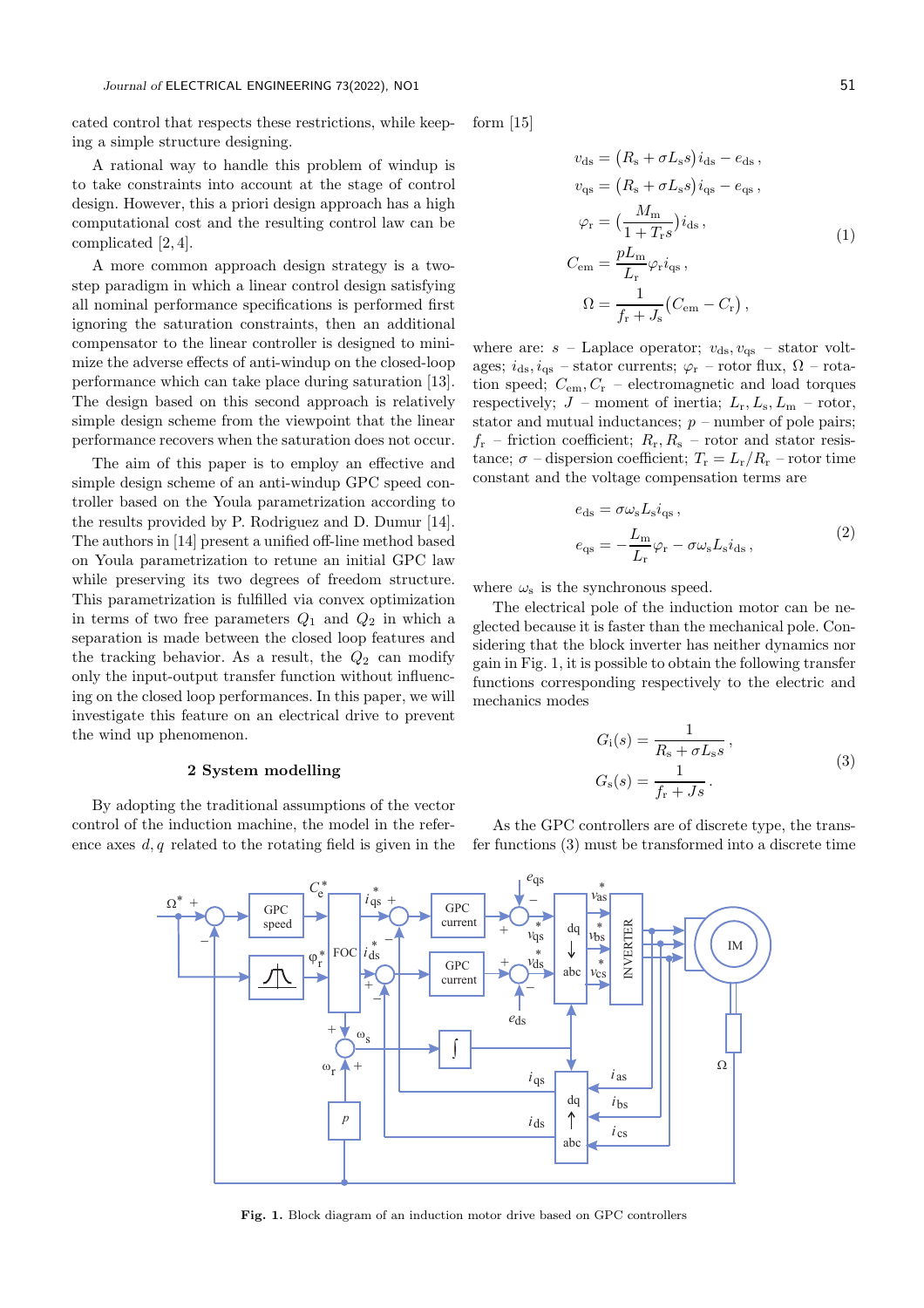### 52 *K. K. Otmane*: ANTI WINDUP GPC SPEED CONTROLLER FOR INDUCTION MACHINE BASED ON YOULA PARAMETRIZATION



Fig. 2. GPC Equivalent polynomial RST controller



Fig. 3. GPC RST controller with Youla parametrization

transfer functions. Then, using the ZOH (zero-order hold) discretization method, the z-transform of the process transfer functions (3) can be written as

$$
G_{\rm i}(q) = \frac{A_{\rm i}(q)}{qB_{\rm i}},
$$
  
\n
$$
G_{\rm s}(q) = \frac{A_{\rm s}(q)}{qB_{\rm s}(q)}.
$$
\n(4)

The transfer functions presented above are the models used in the GPC controllers design for the speed and currents respectively.

Figure 1 shows the block diagram of the induction motor drive based on the FOC scheme. The field weakening assures that the flux reference decreases when the nominal speed of the motor has been exceeded. The  $abs \Rightarrow dq$ block get  $i_{\text{as}}$ ,  $i_{\text{bs}}$  and  $i_{\text{cs}}$  motor stator currents, using the Park's transformation, while  $dq \Rightarrow abs$  block makes the reverse Park's transformation.

$$
A(q)y(t) = B(q)u(t) + \frac{\xi(t)}{\Delta(q)},
$$
\n(5)

where  $u(t)$  and  $y(t)$  are the discrete time  $(t = 0, 1, 2...)$ plant input and output and  $A$  and  $B$  are polynomials in backward shift operator  $q^{-1}$  derived from (5) and  $\Delta(q) = 1 - q^{-1}$ , while  $\xi(t)$  is an uncorrelated random sequence. The  $j$ -step ahead prediction over the costing

horizons 
$$
N_1 \leq j \leq N_2
$$
 is given by  
\n
$$
y(t+j) = \underbrace{F_j(q)y(t) + H_j(q)\Delta u(t-1)}_{\text{free response}} + \underbrace{G_j(q)\Delta u(t+j-1) + J_j(q)\xi(t+j)}_{\text{forced response}},
$$
\n(6)

 $F_i(q), G_i(q), H_i(q)$  are polynomials obtained by solving Diophantine equations.

To achieve optimal command values, the GPC uses a quadratic cost function defined as

$$
J(N_1, N_2) = \sum_{j=N_1}^{N_2} \left[ \widehat{y}(t+j) - w(t+j) \right]^2 + \lambda \sum_{j=1}^{N_u} \left[ u(t+j-1) \right]^2,
$$
\n(7)

where  $N_1$  and  $N_2$  define the output prediction horizons, and  $N_u$  – is the control horizon. Here  $\lambda$  – is the control weighting factor,  $w -$  is the reference value, and  $\hat{y}$  – the predicted output value. The receding horizon principle assumes that only the first value of the optimal control sequence resulting from the minimization of (5) is applied, so that at the next sampling period the same procedure is repeated. This control strategy leads to a 2-DOF RST, Fig. 2, controller implemented through a difference equation

$$
S(q)\Delta(q)u(t) = -R(q)y(t) + T(q)w(t).
$$
 (8)

So, three GPC-RST controllers will be synthetized, one for the outer speed control loop denoted (GPC speed) and a pair for the inner current loops denoted (GPC current).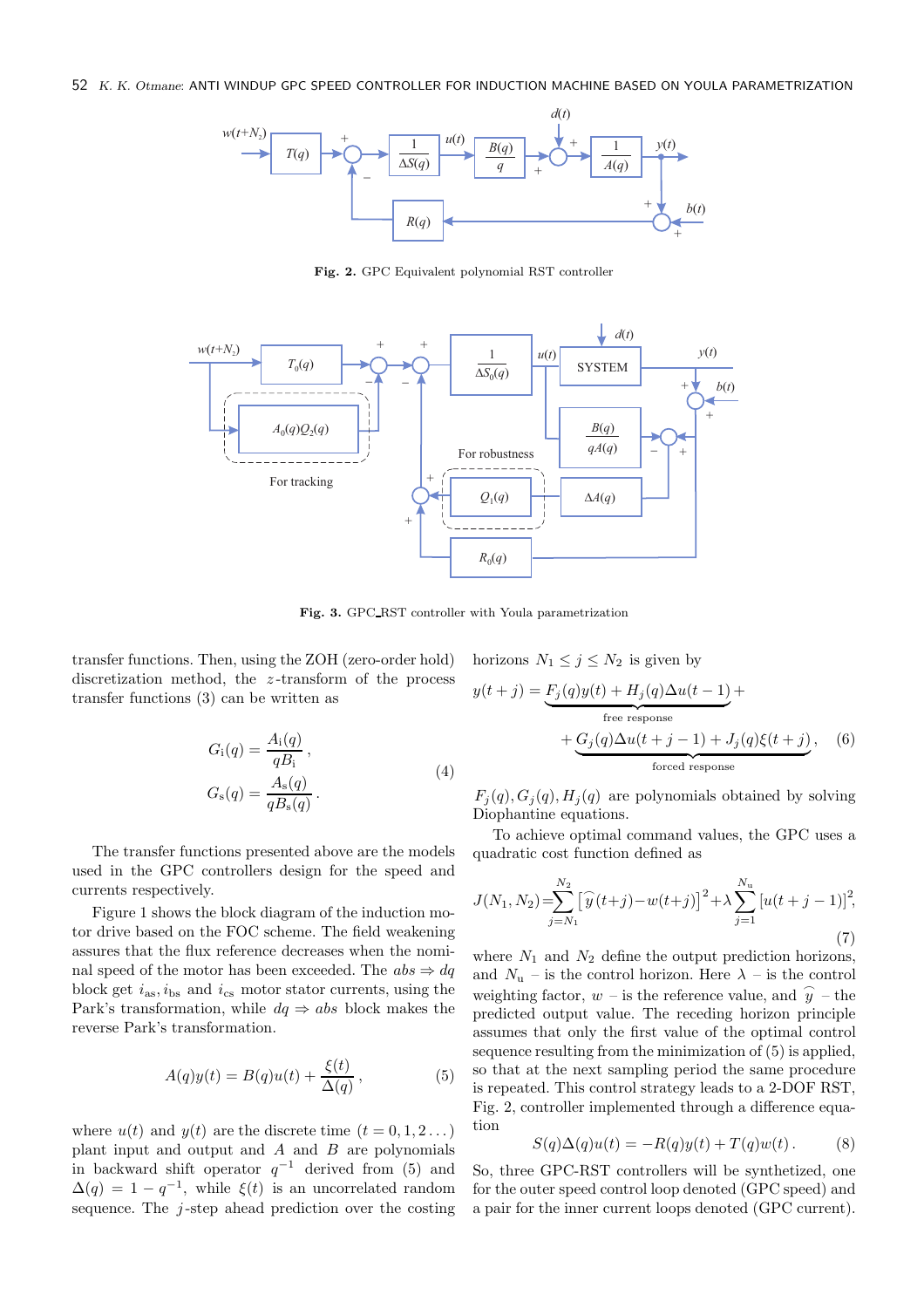Assuming the design of the initial GPC speed controller has been performed with  $R_0$ ,  $S_0$ ,  $T_0$ , and  $N_1$ ,  $N_2$ ,  $N_{\rm u}, \lambda$ , adjusted to satisfy certain closed loop performance. We notice in Fig. 1, that the GPC speed controller does not have output magnitude limiter, and therefore, the reference of the electromagnetic torque  $C_{em}^*$ , subsequently the current command  $i_{\text{qs}}^*$  can take values relatively large in transient regimes, especially, in high speed profiles, and, as a consequence, the system drive can be damaged by the large control action. The main goal of this work is to avoid the over values of the currents without incorporating a limiter at the output and without losing the close loop performance obtained by the initial GPC speed controller. It will be carried out by retuning the initial controller based on Youla parametrization. The resulting controller must respect the prescribed limits.

# 3 Retuned GPC speed using Youla parameterization

According to the work presented in [1], the Youla parameterization of the initial GPC speed controller  $(R_0, S_0, T_0)$  leads to the following stabilizing polynomials

$$
T(q) = T_0(q) - A_0(q)Q_2(q),
$$
  
\n
$$
R(q) = R_0(q) + \Delta A(q)Q_1(q),
$$
  
\n
$$
S(q) = S_0(q) - qB(q)Q_1(q),
$$
\n(9)

where  $Q_1$  and  $Q_2$  are stable transfer functions. The corresponding block diagram is shown in Fig. 3.

From the diagram in Fig. 3, we can conclude that the parameter  $Q_1$  modifies the closed loop features keeping the input output transfer unchanged, whereas, the parameter Q<sup>2</sup> modifies only the input-output transfer function. In the following we set  $Q_l$  to zero since the closed loop performance is fulfilled by the initial controller design, then  $Q_2$  will be used to retune this initial controller modifying the input-output behavior in order to prevent the undesired high control signal at the output of the GPC speed controller.

 $Q_2$  is designed to satisfy two kinds of specifications – frequency and time specifications. Where the signals  $w, y$ , and  $u$  correspond receptively to the speed reference  $\Omega^*$ , measured speed  $\Omega$ , and the current command  $i_{\text{qs}}^*$ .

Let  $H_{vw}$  be the transfer function between the input  $w$  and the output  $y$ 

$$
H_{\rm yw} = \frac{B}{qA_0A_{\rm c}} (T_0 - A_{\rm o}Q_2) , \qquad (10)
$$

where  $A_0A_c = \Delta AS_0 + BR_0/q$  is the characteristic polynomial of the closed loop obtained with the initial controller  $R_0S_0T_0$  which is split into a control polynomial  $A_c$  and an observer polynomial  $A_o$ .

In the steady state, the output  $y$  must equal the reference w. To ensure that, the following relation must be valid

$$
\frac{y}{w} = \frac{B}{qA_0A_c}(T_0 - A_oQ_2)\Big|_{q=1} = 1.
$$
 (11)

It is thus necessary that  $Q_2 = 0$  for  $q = 1$ . This can be obtained simply by forcing in  $Q_2$  a term  $\Delta = 1 - q^{-1}$ in the numerator

$$
Q_2 = \Delta Q'_2. \tag{12}
$$

# 3.1 Frequency specifications

We consider a frequency specification on the control signal response to the input. Let  $H_{uw}$  be the transfer function between the input  $w$  and the control signal  $u$ 

$$
H_{\rm uw} = \frac{u}{w} = \frac{A}{A_{\rm o}A_{\rm c}}(T_0 - A_{\rm o}\Delta Q_2').
$$
 (13)

This, being linearly parameterized by the Youla parameter  $Q_2$ , means the frequency specifications are convex in  $Q_2$ . The minimization of the transitory command is achieved by minimizing an  $H_{\infty}$  norm of the transfer function  $H_{\text{uw}}$  weighted by a transfer function  $W$ .

$$
\min_{Q_2' \in \mathcal{R}H_{\infty}} \lVert H_{\text{uw}} W \rVert_{\infty} = \min_{Q_2' \in \mathcal{R}H_{\infty}} \lVert \frac{A}{A_{\text{o}}A_{\text{c}}} (T_0 - A_{\text{o}} \Delta Q_2') W \rVert, \tag{14}
$$

where  $\mathcal{R}H_{\infty}$  is the space of all proper and stable transfer functions. The  $H_{\infty}$  norm minimization and the time constraints can be approximated by a minimization under linear inequality constraints, so (14) we can write

$$
\min_{Q_2' \in \mathcal{R}H_{\infty}} \|T_1 + T_2 Q_2'\|_{\infty} =
$$
\n
$$
\min_{Q_2' \in \mathcal{R}H_{\infty}} \max_{0 < \omega < \pi} \|T_1(e^{-j\omega}) + T_2(e^{-j\omega})Q_2'(e^{-j\omega})\|.\tag{15}
$$

Takeing the following polynomial

$$
Q_2' = \sum_{i=0}^{n_q} \alpha_i Q_{2i}',\tag{16}
$$

and replacing half of the unit disk by a finite grid, the last relation becomes

$$
\left\| \underbrace{T_1(e^{-j\theta_k}) \mathbf{I}}_{\mathbf{T}_{1k}} + \underbrace{T_2(e^{-j\theta_k}) \left[ Q'_{20}(e^{-j\theta_k}), \dots, Q'_{2n_q}(e^{-j\theta_k}) \right]}_{\mathbf{T}_{2k}} \times \underbrace{\left[ \begin{array}{c} \alpha_0 \\ \dots \\ \alpha_{n_q} \end{array} \right]}_{\alpha} \right\| \leq \gamma, \tag{17}
$$

with  $\gamma$  being the upper bound of the left-hand side of (15),  $\theta_k = \pi (k-1)/(N-1)$  for  $k = 1, ..., N$ , and I is an identity matrix. Finally we get a form

$$
\|\mathbf{T}_{1k} + \mathbf{T}_{2k}\| \le \gamma \quad \text{for } k = 1, 2, \dots, N. \tag{18}
$$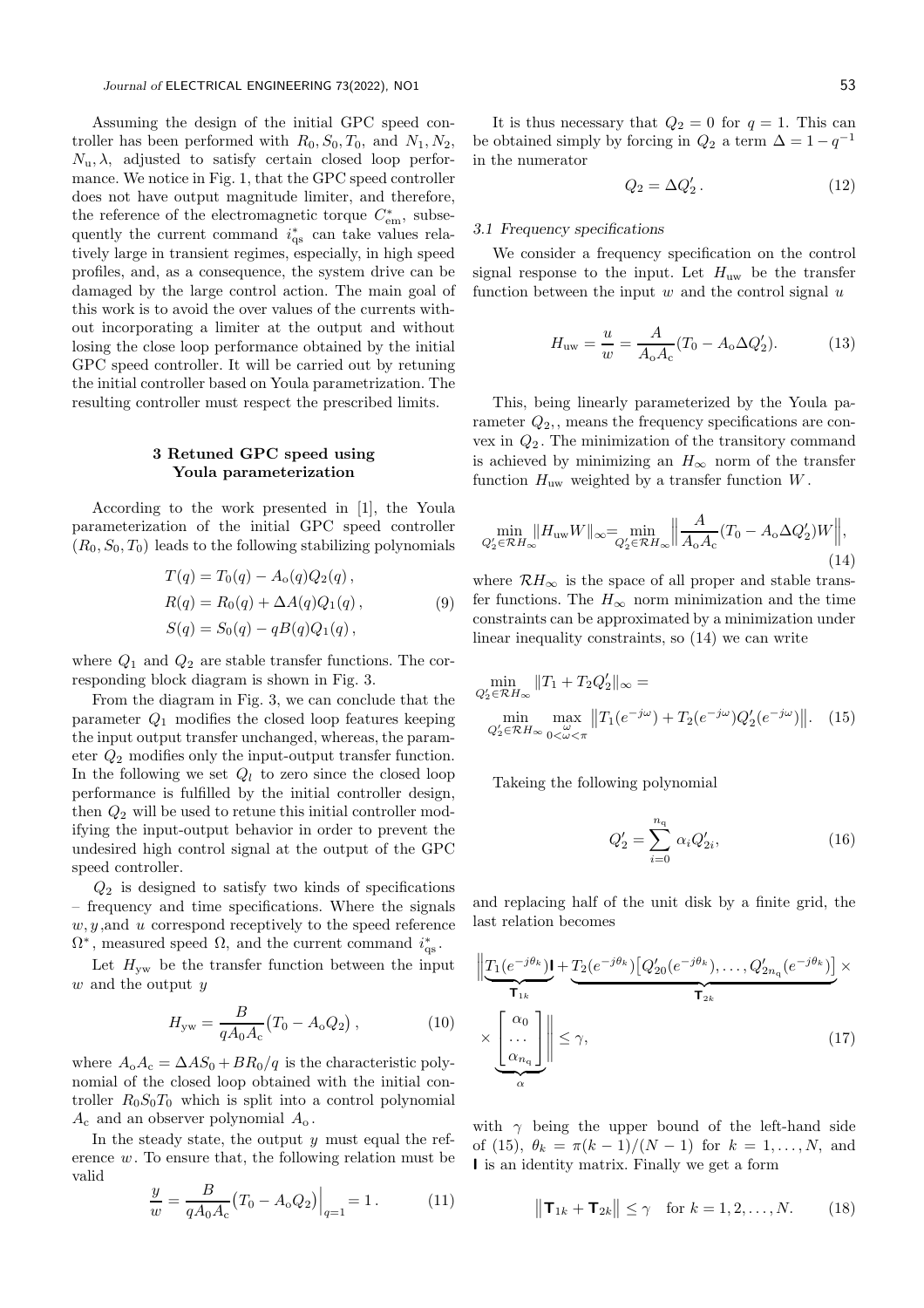This matrix inequality under the form  $\|\mathbf{x}\| \leq \gamma$ , is Then approximated by a set of four linear inequalities

$$
Re(x) + Im(x) \le \gamma,
$$
  
\n
$$
Re(x) - Im(x) \le \gamma,
$$
  
\n
$$
-Re(x) + Im(x) \le \gamma,
$$
  
\n
$$
-Re(x) - Im(x) \le \gamma.
$$
\n(19)

These inequalities lead to the cost minimization under inequality constraints. Hence, the minimization of the  $H_{\infty}$  norm of the transfer function  $H_{\text{uw}}$  can be written as

min AX−B≤0

with

$$
\mathbf{A} = \begin{bmatrix}\n-1 & \text{Re}(T_{21}) & + \text{Im}(T_{21}) \\
\vdots & \vdots & \vdots \\
-1 - \text{Re}(T_{2N}) & -\text{Im}(T_{2N}) \\
-1 & 0 & \cdots & 0\n\end{bmatrix}_{(4N+1)\times(n_q+2)}^{(4N+1)\times(n_q+2)},
$$
\n
$$
\mathbf{B} = \begin{bmatrix}\n-\text{Re}T_{11} - \text{Im}T_{11} \\
\vdots \\
-\text{Re}T_{1N} - \text{Im}T_{1N} \\
0\n\end{bmatrix}, \quad \mathbf{X} = \begin{bmatrix}\n\gamma \\
a_0 \\
\vdots \\
a_{n_q}\n\end{bmatrix},
$$
\n
$$
\mathbf{C} = \begin{bmatrix}1 & 0 & \cdots & 0\end{bmatrix}_{1\times(n_q+2)}.
$$

## 3.2 Time specifications

In this stage a time specification on the output signal to the input is considered. The transfer function becomes

$$
H_{yw} = \frac{y}{w} = \frac{B}{qA_0A_c}(T_0 - A_0\Delta)Q'_2.
$$
 (21)

The Youla parameterization allows linear dependency between the transfer function  $H_{yw}$  and the Youla parameter  $Q_2$  as shown by (21). So, the time specifications are also convex in  $Q_2$ .

Similarly, as in frequency specifications case, $(21)$  can be written as

$$
H_{yw} = \tilde{T}_1 + \tilde{T}_2 Q'_2.
$$
 (22)

Also we can write

$$
(y(t))/(w(t)) = \tilde{T}_1 + \tilde{T}_2 \sum_{i=0}^{n_q} \alpha_i Q'_{2i}.
$$
 (23)

Then, the output  $y(t)$  is

$$
y(t) = (\tilde{T}_1 + \tilde{T}_2(\alpha_0 Q'_0 + \dots + \alpha_{n_q} Q'_{n_q}))w(t).
$$
 (24)

We note

$$
y_1(t) = \tilde{T}_1 w(t)
$$
 and  $y_2(t) = \tilde{T}_2 Q'_i w(t)$ 

to become

$$
y(t) = y_1(t) + [y_{20}(t) y_{21}(t) \dots y_{2n_q}(t)] \begin{bmatrix} \alpha_0 \\ \vdots \\ \alpha_{n_q} \end{bmatrix} . (25)
$$

$$
y(t) - y_{\text{max}}(t) \le 0
$$
  
- $y(t) + y_{\text{min}}(t) \le 0$  for  $t = t_0, t_1, ..., t_{N_t}$ . (26)

Finally, we obtain the linear inequalities constraints correspond to the time specifications as

$$
\tilde{\mathbf{A}}\mathbf{X} - \tilde{\mathbf{B}} \le \mathbf{0} \tag{27}
$$

where

 $\tilde{\mathbf{A}}$ 

 $(20)$ 

$$
= \begin{bmatrix} y_{20}(t_0) & y_{21}(t_0) & \dots & y_{2n_q}(t_0) & 0 \\ y_{20}(t_1) & y_{21}(t_1) & \dots & y_{2n_q}(t_1) & 0 \\ \dots & \dots & \dots & \dots & \dots \\ y_{20}(t_{N_t}) & y_{21}(t_{N_t}) & \dots & y_{2n_q}(t_{N_t}) & 0 \\ -y_{20}(t_0) & -y_{21}(t_0) & \dots & -y_{2n_q}(t_0) & 0 \\ -y_{20}(t_1) & -y_{21}(t_1) & \dots & -y_{2n_q}(t_1) & 0 \\ \dots & \dots & \dots & \dots & \dots & \dots \\ -y_{20}(t_{N_t}) - y_{21}(t_{N_t}) & \dots & -y_{2n_q}(t_{N_t}) & 0 \end{bmatrix}_{(2N_t+2)\times(n_q+2)}
$$

$$
\tilde{\mathbf{B}} = \begin{bmatrix} y_{\max}(t_0) - y_1(t_0) \\ \vdots \\ y_{\max}(t_{N_t}) - y_1(t_{N_t}) \\ -y_{\min}(t_0) + y_1(t_0) \\ \vdots \\ -y_{\min}(t_{N_t}) + y_1(t_{N_t}) \end{bmatrix}_{(2N_t+2)\times 1}
$$

by adding these new constraints (27) to the optimization problem defined by (20), we obtain the following global optimization problem which can be solved with a classical algorithms

$$
\min\left(\begin{array}{c}\mathbf{A}\\ \tilde{\mathbf{A}}\end{array}\right)\mathbf{x}-\left(\begin{array}{c}\mathbf{B}\\ \tilde{\mathbf{B}}\end{array}\right)\leq\mathbf{0}}\mathbf{C}\mathbf{X}.
$$
 (28)

### 4 Simulation tests

In the next, the retuned GPC controller previously developed has been applied on the induction motor drive. The motor is a squirrel-cage type induction machine of 1.1 kW and 1500 rpm, where its parameters are shown in the appendix.

As a first step, three initial GPC controllers have been designed, one for the outer speed control loop (GPC speed) and two for the inner current loops (GPC current) Fig. 1. The inner system is sampled at  $T_i = 0.05$  ms, and the outer system is sampled at  $T_s = 1$  ms. According to the rules given in [16],

$$
N_1 = \frac{\text{process dead time}}{\text{sample period}},
$$
  

$$
N_2 = \frac{\text{process rise time}}{\text{sample period}},
$$

 $N_u$  = number of poles near the stability boundary.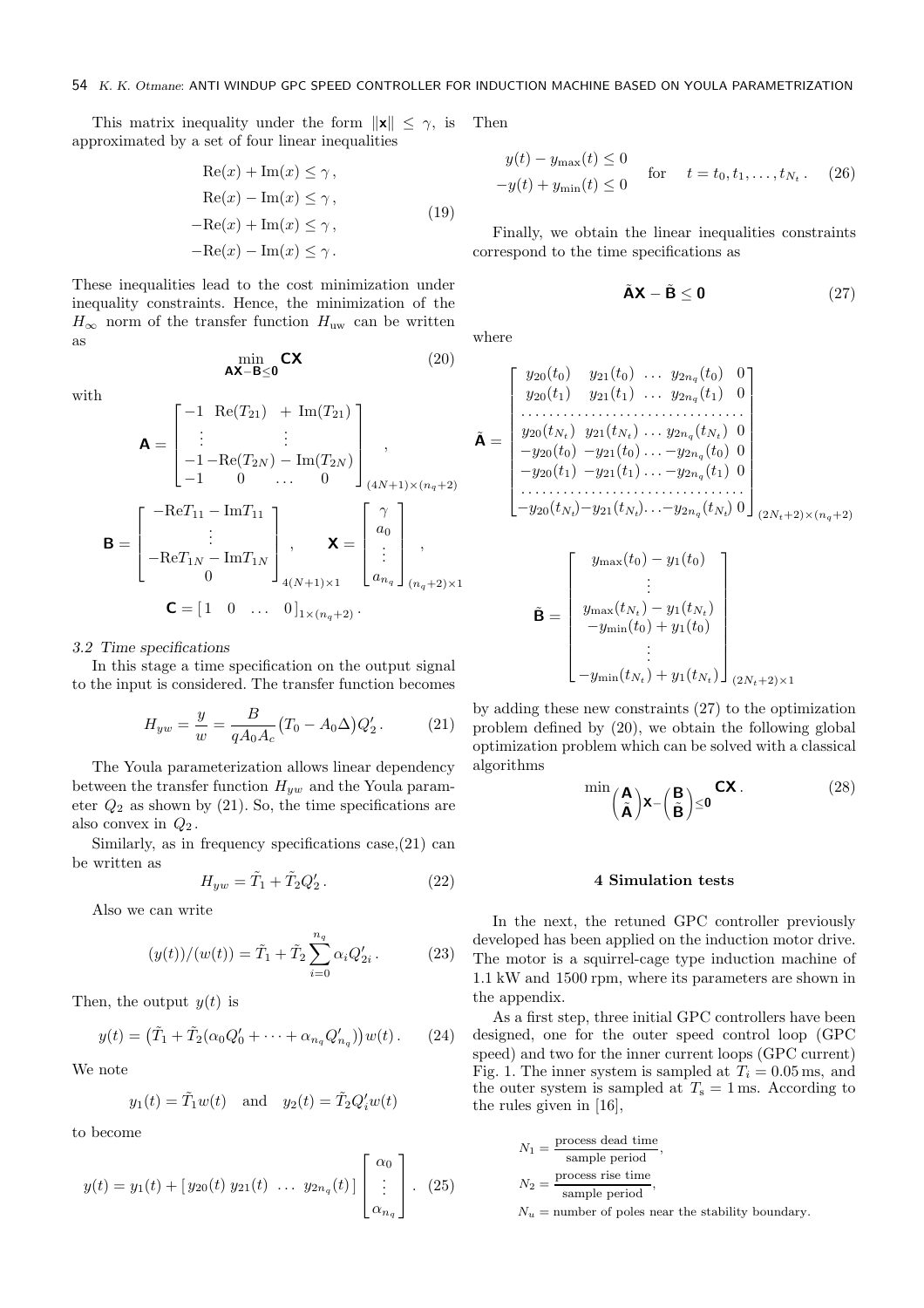

Fig. 4. Step response and time domain template

The following GPC parameters for both controllers were selected

> $N_1 = 1, N_2 = 30, N_u = 1$  for the speed loop,  $N_1 = 1 N_2 = 5$ ,  $N_u = 1$  for the current loop.

Using the simplified model (4), the simulation shows that the controller GPCs provides a fast tracking behavior but the control action is very high (reaches about 400 % for the nominal value), which is unacceptable in electrical drives. This inconvenient justifies the design of the modified controller that will reduce the control action



Fig. 5. Temporal response of the system connected to the initial and retuned GPC



Fig. 7. Rotor speed of the induction motor drive

in the transitory regime. For that purpose, minimization problem (16) must be solved considering, as time specifications, a time domain template for which the system preserves the time response obtained with the initial controller. We chose  $N_t = 200$  the number of points of the time response taken into account by the template ie horizon of  $(0.2 s)$ . The chosen weighting function W is

$$
W = \frac{1 - 0.8q}{0.2} \,. \tag{29}
$$

The research of the  $Q_2$  parameter has been achieved with 100-order polynomial and with 180 points for the transfer norm calculation. The obtained polynomial is then approached by a transfer function [17].

Figure 4 illustrates the step response of the simplified model connected to both the initial and modified controller and it also shows the template which must be respected.

The time response to a step input and to the perturbation at 0.2 s is shown in Fig. 5. Figure 6 depicts the control signal where the results obtained with the initial controller are superimposed in comparison. We note that the dynamic of the disturbance rejection remains unchanged. In addition, the transitory command is reduced and the dynamics of the input/output behavior respects the imposed template.

Now, let us examine this procedure on the complete drive system shown in Fig. 1 under different conditions



Fig. 6. Control signal of the system connected to the initial and retuned GPC



Fig. 8. Quadratic component of stator current  $\,i_{\rm qs}$